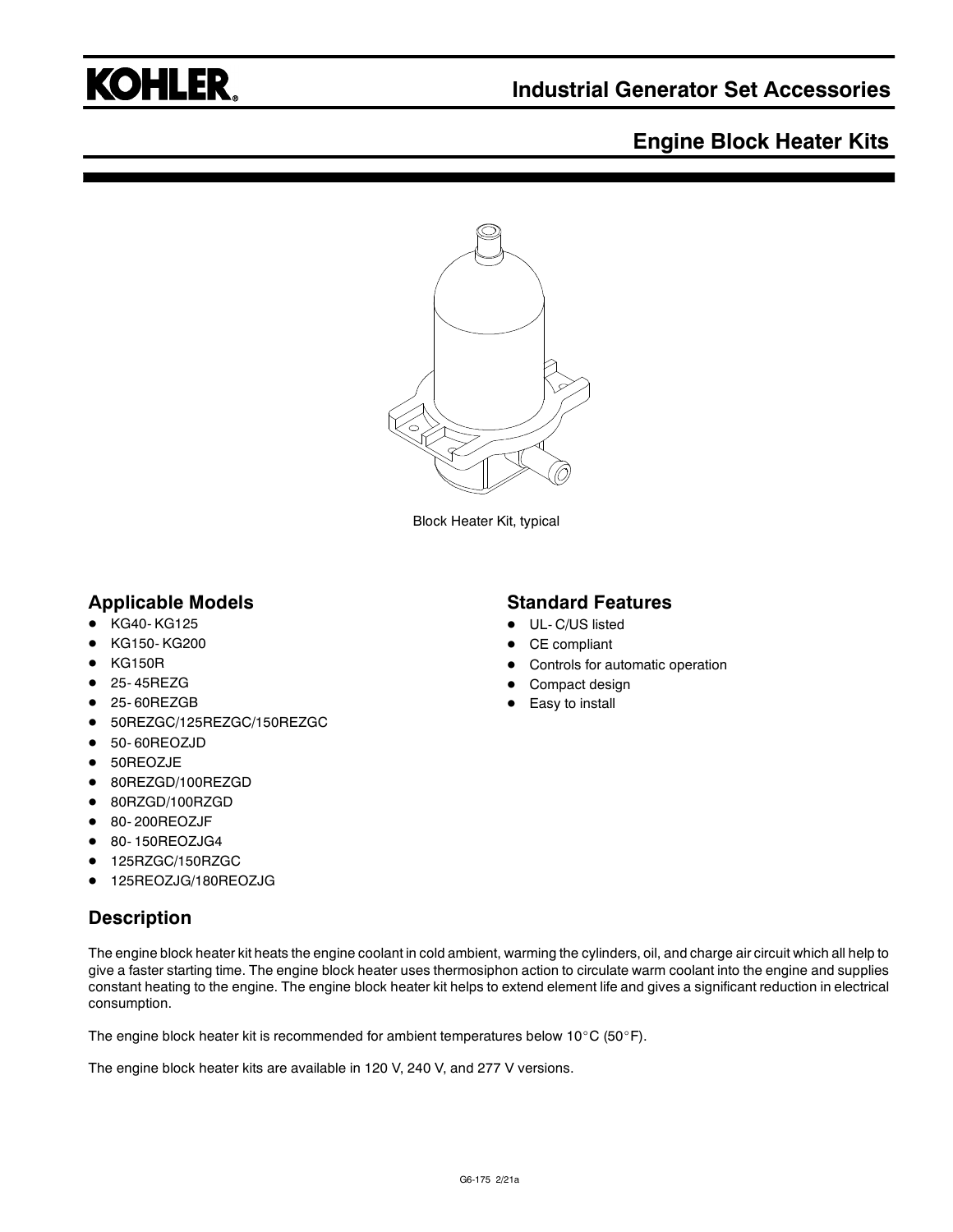# **Block Heater Specifications**

| <b>Heating Fluid</b>            | Water, Coolant Mix (50% Glycol/50% Water) |  |  |  |
|---------------------------------|-------------------------------------------|--|--|--|
| Max. Pressure                   | 90 psi (620 kPa)                          |  |  |  |
| <b>Heating Element Material</b> | Incoloy 800                               |  |  |  |
| Inlet/Outlet Plumbing           | 0.625 in. hose barb                       |  |  |  |
| System Ingress                  | <b>IP41</b>                               |  |  |  |
| <b>Power Connection</b>         | NEMA Plug and EURO Plug                   |  |  |  |
| Power Chord Length              | 48 in. (1219 mm)                          |  |  |  |

# **Specifications**

|                                |           |              |         |                | <b>Thermostat Temperature</b> |              |
|--------------------------------|-----------|--------------|---------|----------------|-------------------------------|--------------|
| <b>Block Heater Kit Number</b> | Component | <b>Watts</b> | Voltage | Phase          | ON                            | <b>OFF</b>   |
| GM58098-KA1                    | 358311    | 1000         | 120     | 1              | 27°C (80°F)                   | 38°C (100°F) |
| GM75536-KA1                    | 326228    | 1500         | 120     | $\mathbf{1}$   | 49°C (120°F)                  | 60°C (140°F) |
| GM75555-KA5                    | GM75552   | 1800         | 120     | $\mathbf{1}$   | 27°C (80°F)                   | 38°C (100°F) |
| GM75555-KA6                    | GM75553   | 2000         | 240     | $\mathbf{1}$   |                               |              |
| GM75556-KA1                    | 352945    | 1500         | 120     | $\mathbf{1}$   |                               |              |
| GM75557-KA1                    | 352945    | 1500         | 120     | $\mathbf{1}$   |                               |              |
| GM75564-KA1                    | 358311    | 1000         | 120     | 1              |                               |              |
| GM75565-KA1                    | 352945    | 1500         | 120     | 1              |                               |              |
| GM77944-KA1                    | 352945    | 1500         | 120     | $\mathbf{1}$   |                               |              |
| GM77944-KA2                    | 352946    | 1500         | 240     | 1              |                               |              |
| GM85060-KA1                    | GM75552   | 1800         | 120     | 1              |                               |              |
| GM85060-KA2                    | GM75553   | 2000         | 240     | $\mathbf{1}$   |                               |              |
| GM89427-KA2                    | GM75552   | 1800         | 120     | $\mathbf{1}$   |                               |              |
| GM91708-KA1                    | 352945    | 1500         | 120     | $\mathbf{1}$   |                               |              |
| GM94248-KA1                    | 352945    | 1500         | 120     | $\mathbf{1}$   |                               |              |
| GM104799-KA1                   | 352945    | 1500         | 120     | 1              |                               |              |
| GM105165-KA1                   | 352945    | 1500         | 120     | $\mathbf{1}$   |                               |              |
| GM105165-KA2                   | 352946    | 1500         | 240     | $\mathbf{1}$   |                               |              |
| GM105409-KA1                   | 352945    | 1500         | 120     | $\mathbf{1}$   |                               |              |
| GM105409-KA2                   | 352946    | 1500         | 240     | $\overline{1}$ |                               |              |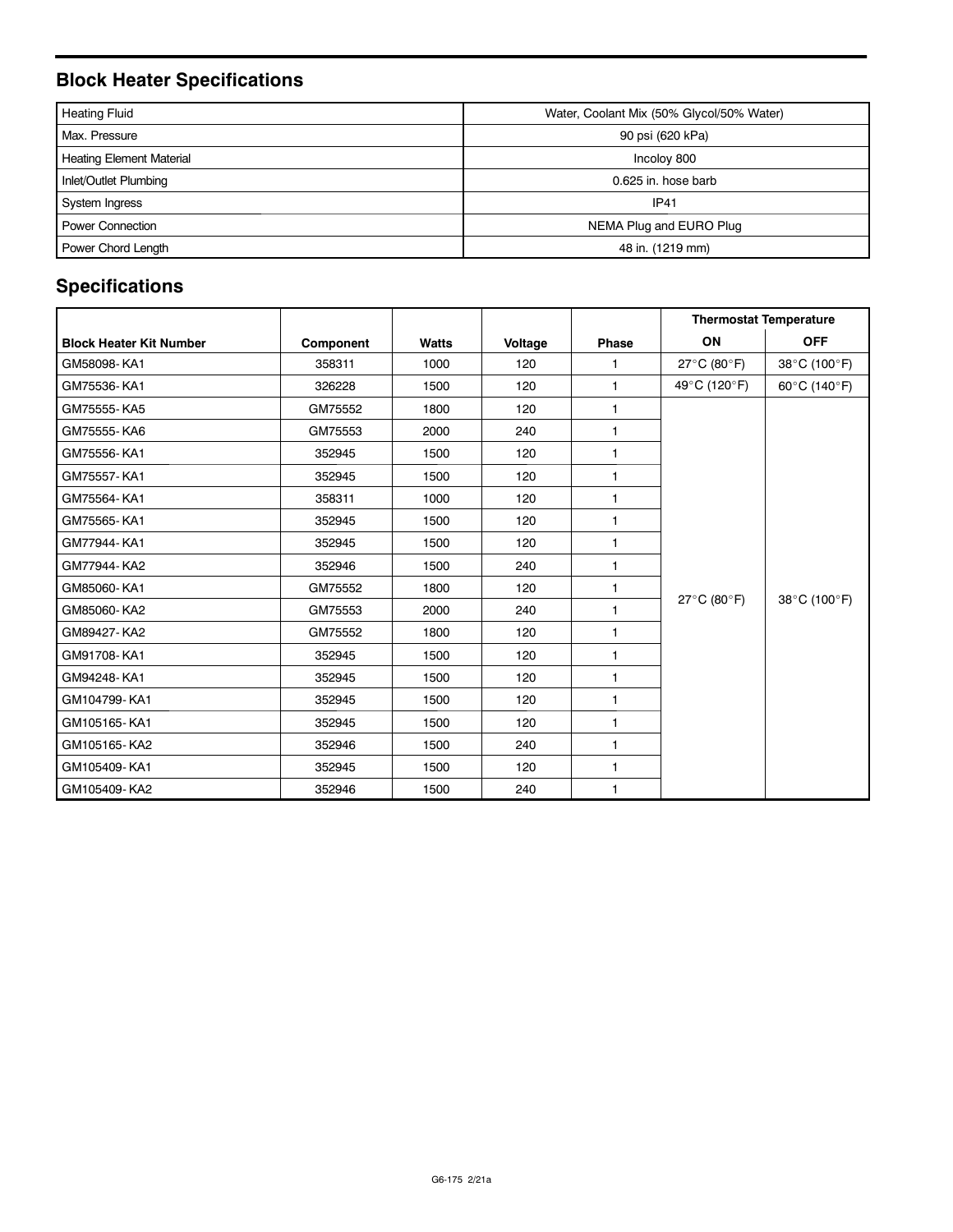# **Dimensions and Weights**